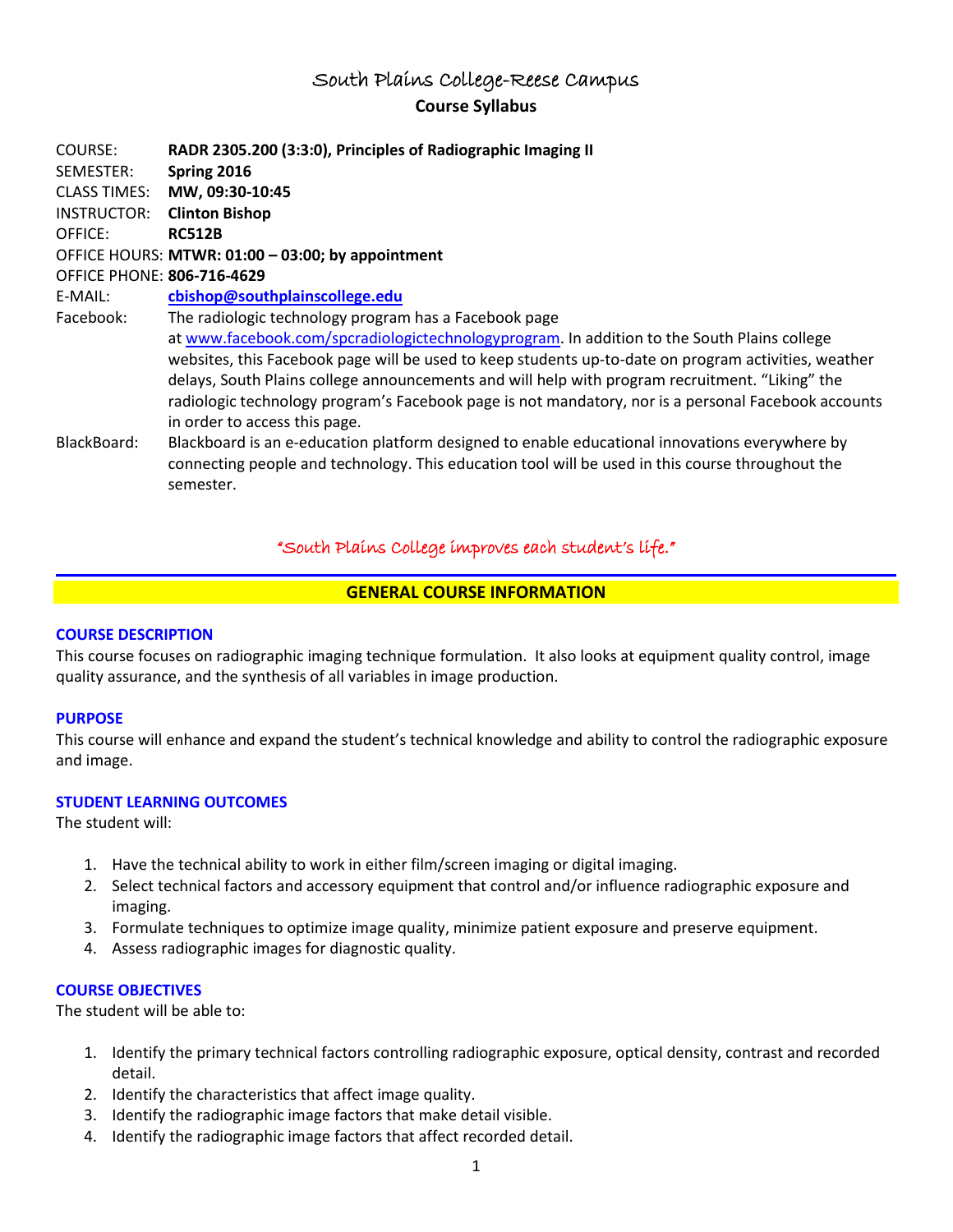- 5. Identify the imaging system components that affect radiographic technique selection.
- 6. Identify the imaging system components that affect radiographic image quality.
- 7. Assess a radiographic image for diagnostic optical density, contrast and recorded detail.
- 8. Identify and adjust appropriate factors to assure radiographic image quality.
- 9. Compare conventional film-screen imaging systems to digital imaging systems.
- 10. Compare computed radiography to digital radiography.

## **EVALUATION METHODS**

The course grade will be determined by a combination major exams and a comprehensive final exam. The following guidelines will be followed regarding exams:

- The student is expected to complete a major exam at the scheduled time. **Make-up exams will be subject to the instructor's digression**.
- A student arriving late for a major exam will not be allowed to take the exam if any student has completed the exam and left the classroom.
- All major exams must be completed within the designated class time.
- A comprehensive final exam will be given during the time designated by South Plains College.

## **ACADEMIC INTEGRITY**

It is the aim of the faculty of South Plains College to foster a spirit of complete honesty and a high standard of integrity. The attempt of any student to present as his or her own any work which he or she has not honestly performed is regarded by the faculty and administration as a most serious offense and renders the offender liable to serious consequences, possibly suspension.

**Cheating** - Dishonesty of any kind on examinations or on written assignments, illegal possession of examinations, the use of unauthorized notes during an examination, obtaining information during an examination from the textbook or from the examination paper of another student, assisting others to cheat, alteration of grade records, illegal entry or unauthorized presence in the office are examples of cheating. Complete honesty is required of the student in the presentation of any and all phases of coursework. This applies to quizzes of whatever length, as well as final examinations, to daily reports and to term papers.

**Plagiarism** - Offering the work of another as one's own, without proper acknowledgment, is plagiarism; therefore, any student who fails to give credit for quotations or essentially identical expression of material taken from books, encyclopedias, magazines and other reference works, or from themes, reports or other writings of a fellow student, is guilty of plagiarism.

## **SCANS and FOUNDATION SKILLS**

Scans and foundation skills are identified for specific course objectives. A complete list explaining these skills is attached to the back of the syllabus for your information.

## **SPECIFIC COURSE INFORMATION**

## **TEXT AND MATERIALS**

Bushong, Stewart C. Radiologic Science for Technologists. 10<sup>th</sup> Edition. 2013. Elsevier/Mosby.

## **ATTENDANCE POLICY**

**SPC** - Students are expected to attend all classes in order to be successful in a course. The student may be administratively withdrawn from the course when absences become excessive as defined in the course syllabus.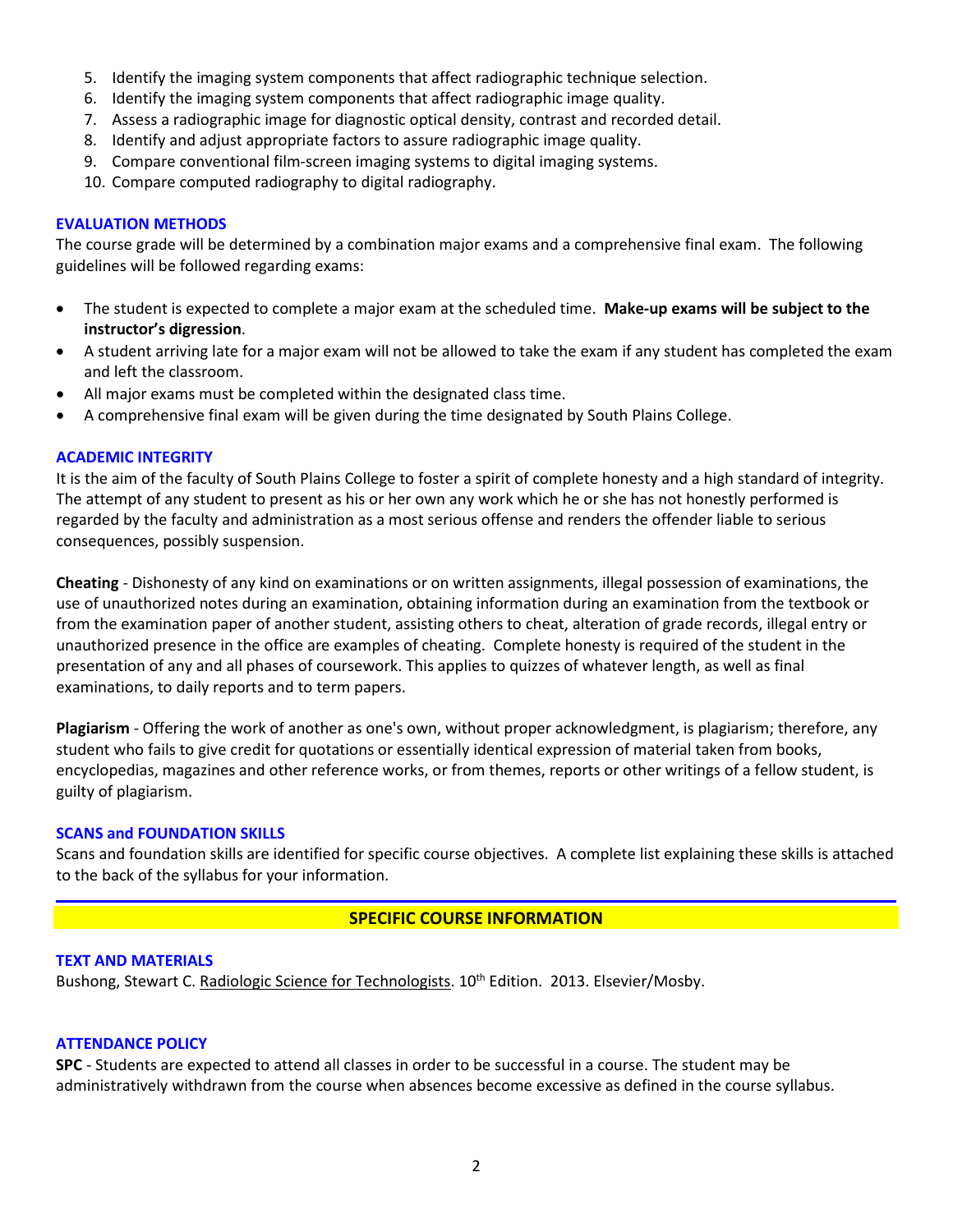When an unavoidable reason for class absence arises, such as illness, an official trip authorized by the college or an official activity, the instructor may permit the student to make up work missed. It is the student's responsibility to complete work missed within a reasonable period of time as determined by the instructor. Students are officially enrolled in all courses for which they pay tuition and fees at the time of registration. Should a student, for any reason, delay in reporting to a class after official enrollment, absences will be attributed to the student from the first class meeting.

Students who enroll in a course but have "Never Attended" by the official census date, as reported by the faculty member, will be administratively dropped by the Office of Admissions and Records. A student who does not meet the attendance requirements of a class as stated in the course syllabus and does not officially withdraw from that course by the official census date of the semester, may be administratively withdrawn from that course and receive a grade of "X" or "F" as determined by the instructor. Instructors are responsible for clearly stating their administrative drop policy in the course syllabus, and it is the student's responsibility to be aware of that policy.

It is the student's responsibility to verify administrative drops for excessive absences through MySPC using his or her student online account. If it is determined that a student is awarded financial aid for a class or classes in which the student never attended or participated, the financial aid award will be adjusted in accordance with the classes in which the student did attend/participate and the student will owe any balance resulting from the adjustment.

**SPC Radiologic Technology** - Class attendance is mandatory. Policies regarding absences coincide with those established for South Plains College as outlined in the SPC General Catalog.

It is extremely important that students arrive for class **on time. Tardiness** disrupts the instructor and the other students. Students who chronically arrive late will be counseled and if necessary, dropped from the class regardless of their grade point average. The student should be prepared for class at the scheduled class start time.

**Students with perfect attendance will be awarded 2 points to their final grade at the end of the semester.**

## **CLASS PARTICIPATION**

Attending class regularly will provide the student opportunity to supplement their reading assignments and acquire a better understanding of the course material. Class time missed will result in information gaps and will increase course difficulty. It is the student's responsibility to attend class which will enable him or her to take notes, ask questions, and participate in class discussions. Recording class is permitted.

## **ASSIGNMENT POLICY**

The student is responsible for being prepared for class, which means reading the assigned chapters and/or pages from the textbook prior to class. In some instances, information from the reading assignments not covered during class may be included on an exam.

## **REVIEW**

Time is limited and the amount of information that must be covered during class is significantly large. Therefore, classroom time will not be used for extensive review. If a student needs assistance with reviewing information for a test, the student is encouraged to make an appointment with the instructor.

## **COMMUNICATION POLICY**

Electronic communication between instructor and students in this course will utilize the South Plains College email system. Instructor will not initiate communication using private email accounts. Students are encouraged to check SPC email on a regular basis.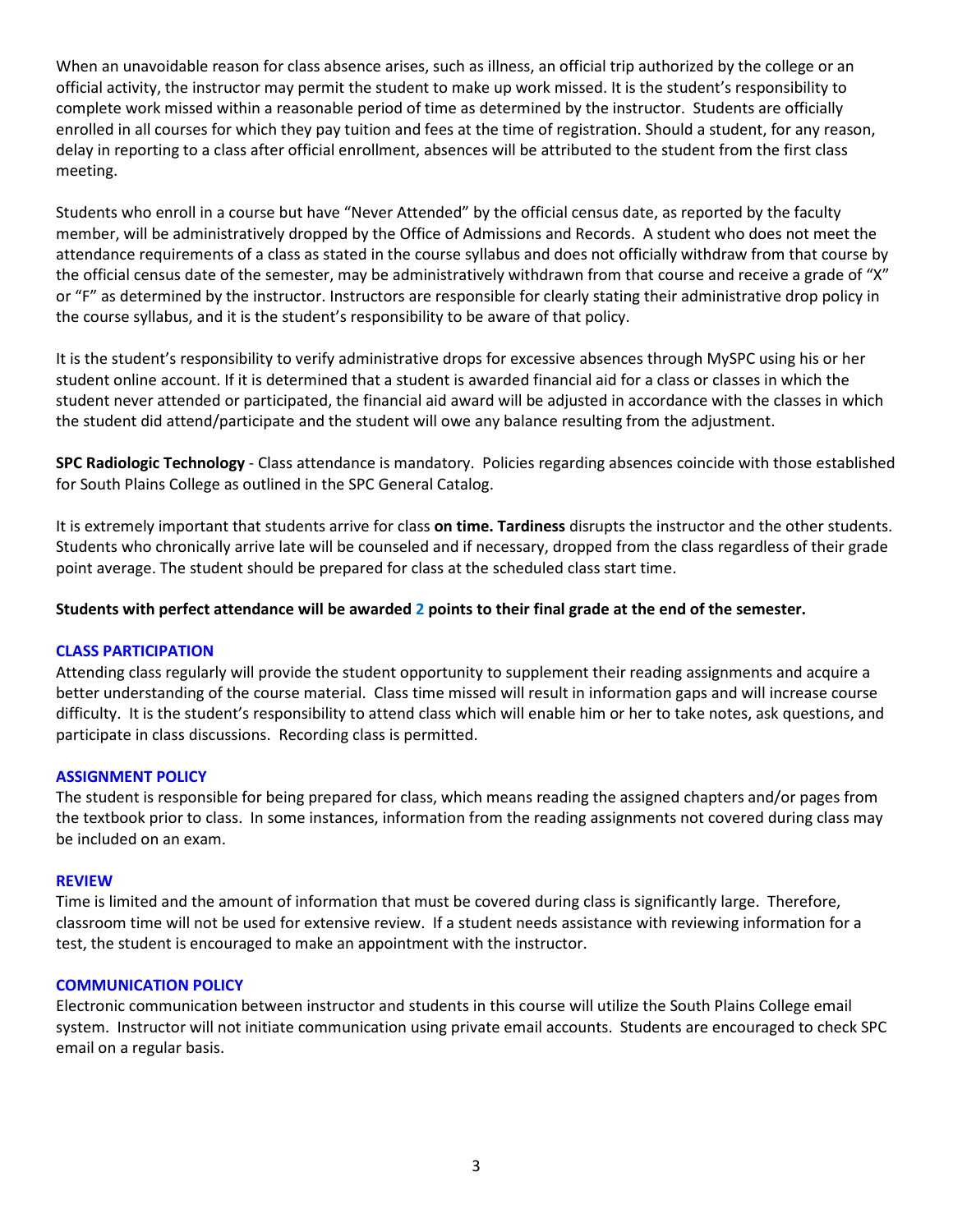#### **GRADING RUBRIC**

Grades in this course will be determined using the following criteria:

| <b>Assessment Tool</b>    | <b>Assessment Criteria</b>                                  | Percentage   | Grade        |
|---------------------------|-------------------------------------------------------------|--------------|--------------|
|                           |                                                             | <b>Score</b> |              |
|                           | Exceptional unit content knowledge &<br>understanding       | $91 - 100$   | A            |
| <b>MAJOR EXAMS</b><br>55% | Good unit content knowledge &<br>understanding              | $83 - 90$    | <sub>B</sub> |
|                           | Average unit content knowledge &<br>understanding           | $75 - 82$    | r            |
|                           | Unacceptable unit content knowledge &<br>✓<br>understanding | $0 - 74$     | F            |
| <b>FINAL EXAM</b><br>45%  | Exceptional course content knowledge &<br>understanding     | $91 - 100$   | A            |
|                           | Good course content knowledge &<br>understanding            | $83 - 90$    | <sub>B</sub> |
|                           | Average course content knowledge &<br>understanding         | $75 - 82$    | C            |
|                           | Unacceptable unit content knowledge &<br>understanding      | $0 - 74$     | F            |

#### **Course Weights:**

Major Exams (4) - 55% Final exam – 45%

| <b>Course Grade: A</b> | $91 - 100$ |
|------------------------|------------|
| B                      | $83 - 90$  |
| C                      | $75 - 82$  |
| F                      | $0 - 74$   |
|                        |            |

**A grade average of C (75) must be maintained in all RAD TECH classes.** Failure to do so will result in the student being dropped from the Program.

#### **CLASS ASSIGNMENTS**

#### **Major Exams – 55%**

Four major exams will be given throughout the semester following each module presented. Exams will be multiple choice and done electronically in the computer lab

#### **Exam Final – 45%**

A comprehensive final exam will be given at the end of the semester. Two hours will be allotted for the exam.

#### **STUDENT CONDUCT**

Students in this class are expected to abide by the standards of student conduct as defined in the SPC catalog.

## **CELL PHONES**

Cell phones are to be turned OFF during scheduled class periods, unless prior approval has been given from the instructor. This includes text messaging. Cell phones are to be used outside the classroom only.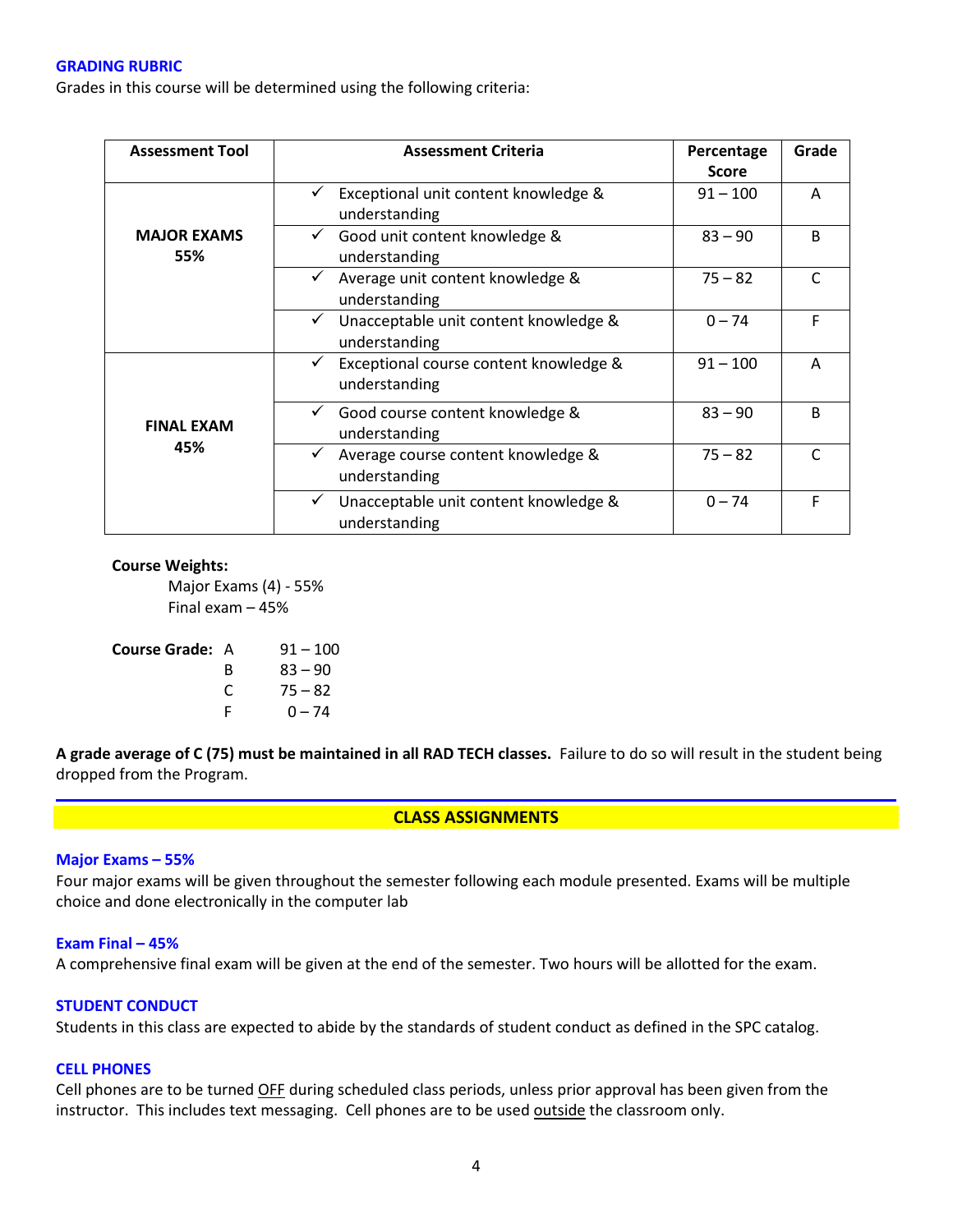### **ACCOMMODATIONS**

### **Disabilities Statement**

Students with disabilities, including but not limited to physical, psychiatric, or learning disabilities, who wish to request accommodations in this class should notify the Disability Services Office early in the semester so that the appropriate arrangements may be made. In accordance with federal law, a student requesting accommodations must provide acceptable documentation of his/her disability to the Disability Services Office. For more information, call or visit the Disability Services Office at Levelland Student Health & Wellness Center 806-716-2577, Reese Center (also covers ATC) Building 8: 806-716-4675, Plainview Center Main Office: 806-716-4302 or 806-296-9611, or the Health and Wellness main number at 806-716-2529.

### **Diversity Statement**

In this class, the teacher will establish and support an environment that values and nurtures individual and group differences and encourages engagement and interaction. Understanding and respecting multiple experiences and perspectives will serve to challenge and stimulate all of us to learn about others, about the larger world and about ourselves. By promoting diversity and intellectual exchange, we will not only mirror society as it is, but also model society as it should and can be.

## **COURSE OUTLINE**

## **FILM-SCREEN IMAGE RECEPTORS**

The student will:

- 1. Identify and describe the components of radiographic film.
- 2. Explain *latent image* formation.
- 3. Identify and describe the characteristics that are considered when selecting a screen-film combination: *contrast, speed and, spectral matching*.
- 4. Explain the purpose and function of radiographic *intensifying screens*. (C19)
- 5. Differentiate between *luminescence, fluorescence* and *phosphorescence*. (F12)
- 6. Explain how screens can be categorized based on phosphor type, spectral emission and speed.
- 7. Identify the effect of *phosphor crystal size, layer thickness* and *concentration* on **screen speed** and **recorded detail**.
- 8. Identify and compare the *phosphors* used in radiographic intensifying screens. (F12)
- 9. Define *relative speed value* and explain its value to technical factor adjustment. (F3)
- 10. Identify the effect of *film-screen contact* on recorded detail.
- 11. Identify and explain the function of the each *automatic processing system*.(C15)
- 12. Identify and compare the *three alternate methods* of automatic processing and their value in radiographic imaging. (F12)
- 13. Explain the importance and methods of silver recovery. (C15)

Text Assignment: Bushong, Ch. 12

## **CONCEPTS OF RADIOGRAPHIC IMAGE QUALITY**

The student will:

1. Identify and explain the characteristics of radiographic image quality: spatial resolution, contrast resolution, noise and relate them to image receptor speed. (C15)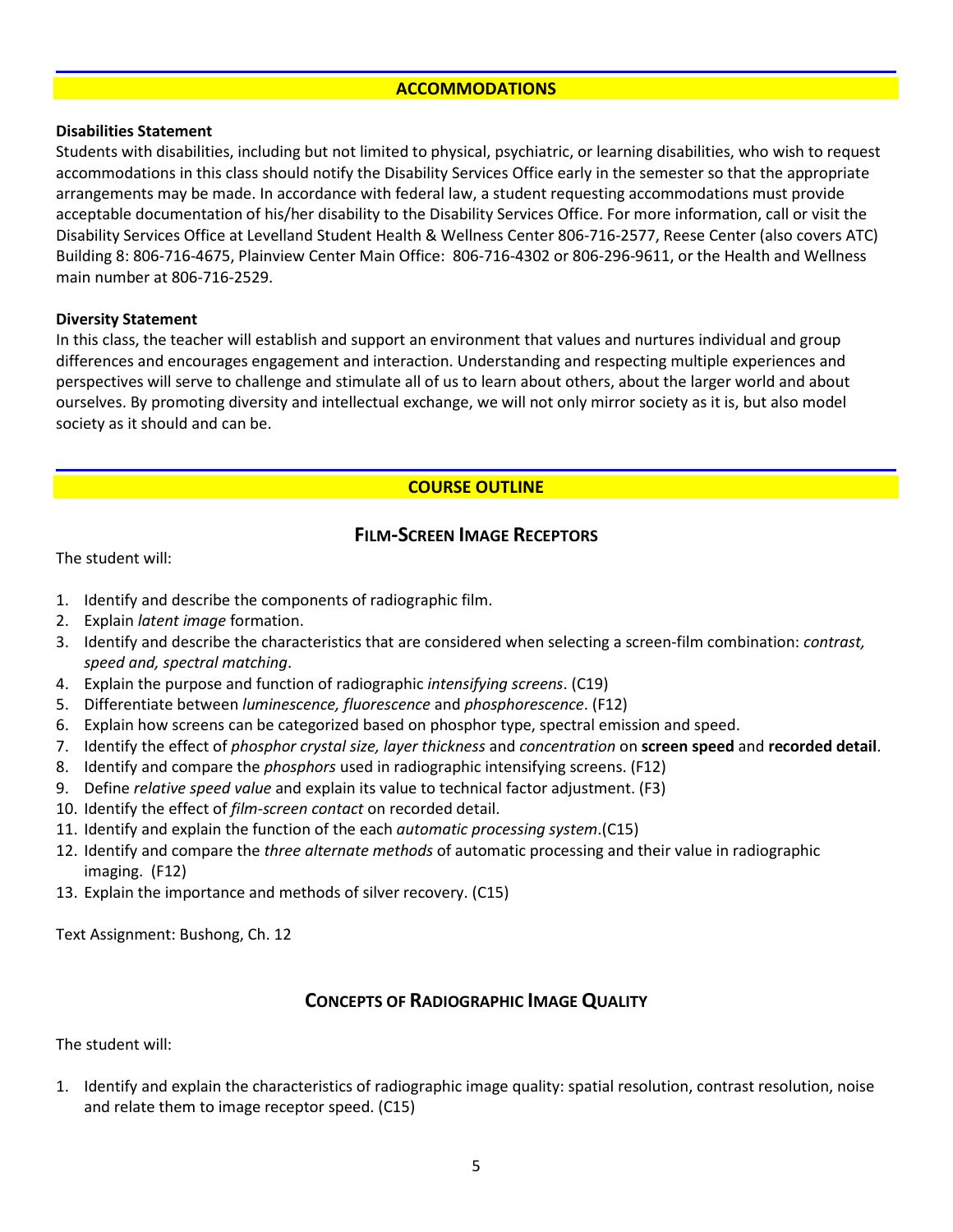- 2. Identify and explain the interrelated factors affecting radiographic image quality that are divided into the categories of: *film, geometric* and *subject*. (C15)
- 3. Identify and explain the film factors that affect radiographic image quality: characteristic curve, optical density and film processing. (C15)
- 4. Identify and explain the toe, shoulder and straight-line portion of a characteristic curve. (C15)
- 5. Interpret the shape of a characteristic curve for: speed, optical densities, contrast and latitude. (C15)
- 6. Identify and explain the geometric factors that affect radiographic image quality: magnification, distortion, focal spot blur and anode heel effect. (C15)
- 7. Identify and explain the patient factors that affect the selection of a radiographic technique, the subject contrast and the quality of the completed radiographic image: patient size, shape and tissue composition. (C15)
- 8. Explain the effect of motion blur on radiographic image quality. (C15)
- 9. Explain and select the appropriate equipment and factors to produce high-quality radiographic images: patient positioning, the election of proper image receptors, and radiographic technique.

Text Assignment: Bushong, Ch. 10

# **SCREEN-FILM RADIOGRAPHIC TECHNIQUE**

The student will:

- 1. Identify and explain the radiographic prime exposure factors: kVp, mA, exposure time and SID. (F3,10,12)
- 2. Identify and explain the relation between milliamperage-seconds, kilovolt-peak, x-ray beam quality and quantity. (F10,12;C15,18,19)
- 3. Identify and explain the radiographic imaging system factors that affect radiographic technique: focal-spot size, filtration and high-voltage generation. (F10,12;C15,18,19)
- 4. Identify and explain the patient factors that affect radiographic technique: tissue thickness, composition and pathology. (F10,12;C15,18,19)
- 5. Identify and describe the image-quality factors that influence the radiographic image: optical density, contrast, detail and distortion. (F10,12;C15,18,19)
- 6. Identify the different exposure technique factor charts used to manipulate the exposure to produce a diagnostic radiographic image. (F10,12;C15,18,19)

Text Assignment: Bushong, Ch. 13, pp. 237 - 258

# **DIGITAL RADIOGRAPHIC TECHNIQUE**

The student will:

- 1. Compare the differences between *computed radiography (CR)* and *digital radiography (DR)*. (C15)
- 2. Identify the unique features that separate digital imaging from film/screen imaging.
- 3. Explain and distinguish between spatial resolution and spatial frequency. (F10)
- 4. Explain the relationship between modulation transfer function, spatial frequency and spatial resolution. (F12)
- 5. Compare the spatial resolution of digital imaging and film-screen imaging. (C15)
- 6. Explain and distinguish between spatial resolution and contrast resolution. (F12)
- 7. Identify and explain the relationship between contrast resolution and dynamic range. (F12)
- 8. Identify and explain the possibilities of data postprocessing options that affect the dynamic range and contrast resolution. (C-8)
- 9. Identify and explain the relationship between contrast resolution and signal-to-noise ratio (SNR). (F12)
- 10. Identify the features of a contrast-detail curve. (F10)
- 11. Identify the digital imaging factors that should reduce patient radiation doses. (C-18)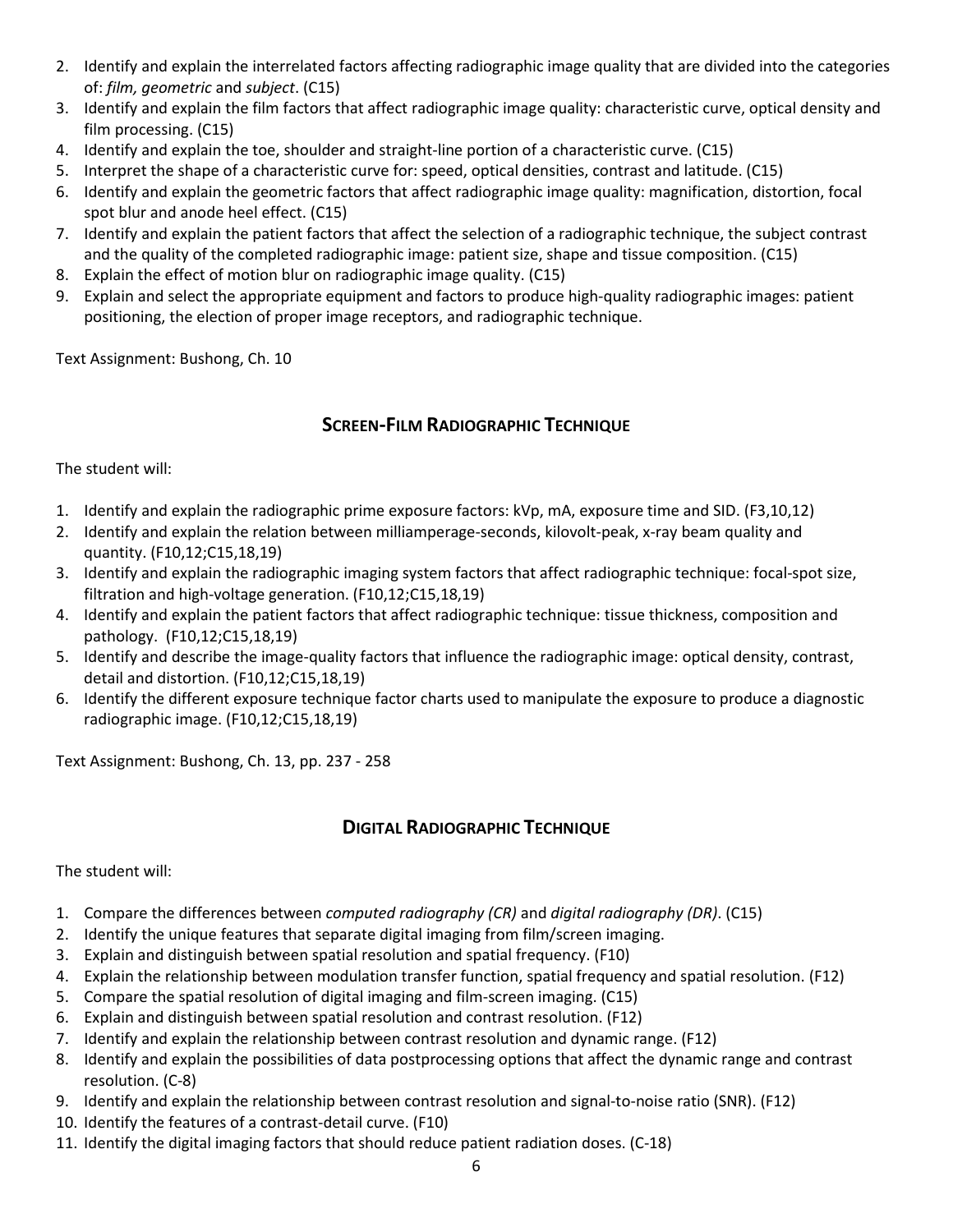Textbook Assignment: Bushong, Ch. 17

## **FOUNDATION SKILLS**

## **BASIC SKILLS–Reads, Writes, Performs Arithmetic and Mathematical Operations, Listens and Speaks**

F-1 Reading–locates, understands, and interprets written information in prose and in documents such as manuals, graphs, and schedules.

F-2 Writing–communicates thoughts, ideas, information and messages in writing and creates documents such as letters, directions, manuals, reports, graphs, and flow charts.

F-3 Arithmetic–performs basic computations; uses basic numerical concepts such as whole numbers, etc.

F-4 Mathematics–approaches practical problems by choosing appropriately from a variety of mathematical techniques.

F-5 Listening–receives, attends to, interprets, and responds to verbal messages and other cues.

F-6 Speaking–organizes ideas and communicates orally.

## **THINKING SKILLS–Thinks Creatively, Makes Decisions, Solves Problems, Visualizes and Knows How to Learn and Reason**

F-7 Creative Thinking–generates new ideas.

F-8 Decision-Making–specifies goals and constraints, generates alternatives, considers risks, evaluates and chooses best alternative.

F-9 Problem Solving–recognizes problems, devises and implements plan of action.

F-10 Seeing Things in the Mind's Eye–organizes and processes symbols, pictures, graphs, objects, and other information.

F-11 Knowing How to Learn–uses efficient learning techniques to acquire and apply new knowledge and skills.

F-12 Reasoning–discovers a rule or principle underlying the relationship between two or more objects and applies it when solving a problem.

## **PERSONAL QUALITIES–Displays Responsibility, Self-Esteem, Sociability, Self-Management, Integrity and Honesty**

F-13 Responsibility–exerts a high level of effort and perseveres towards goal attainment.

F-14 Self-Esteem–believes in own self-worth and maintains a positive view of self.

F-15 Sociability–demonstrates understanding, friendliness, adaptability, empathy and politeness in group settings.

F-16 Self-Management–assesses self accurately, sets personal goals, monitors progress and exhibits selfcontrol.

F-17 Integrity/Honesty–chooses ethical courses of action.

# **SCANS COMPETENCIES**

C-1 **TIME** - Selects goal - relevant activities, ranks them, allocates time, prepares and follows schedules. C-2 **MONEY** - Uses or prepares budgets, makes forecasts, keeps records and makes adjustments to meet objectives.

C-3 **MATERIALS AND FACILITIES** - Acquires, stores, allocates, and uses materials or space efficiently.

C-4 **HUMAN RESOURCES** - Assesses skills and distributes work accordingly, evaluates performances and provides feedback.

# **INFORMATION - Acquires and Uses Information**